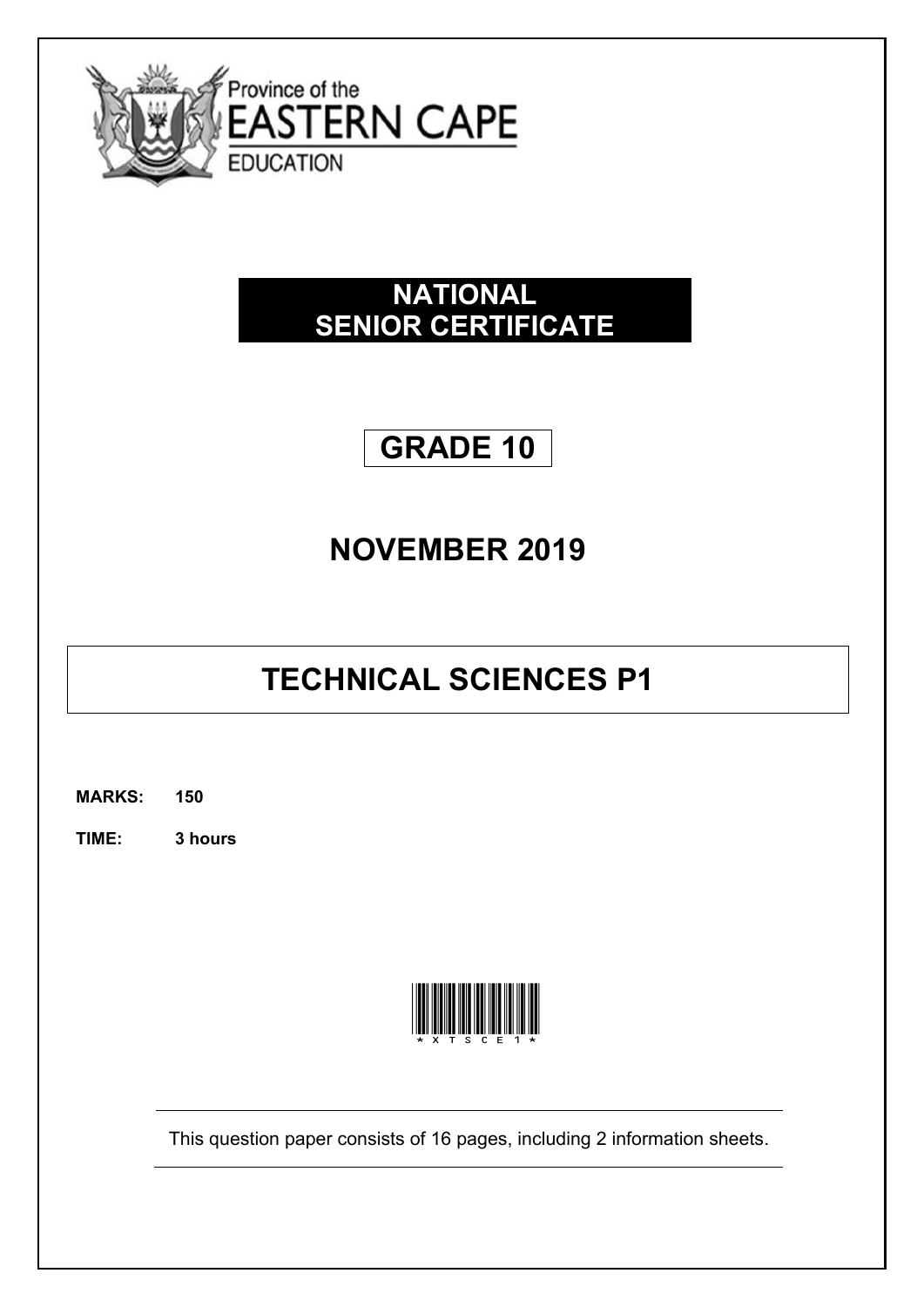## **INSTRUCTIONS AND INFORMATION**

Read the following carefully before answering the questions that follow.

- 1. Answer ALL the questions.
- 2. Start each question on a NEW page in the ANSWER BOOK.
- 3. Number the answers correctly according to the numbering system used in this question paper.
- 4. You may use a non-programmable calculator.
- 5. Leave ONE line between two sub-questions, e.g. between QUESTION 2.1 and QUESTION 2.2.
- 6. You are advised to use the attached DATA SHEETS.
- 7. Show ALL formulae and substitutions in ALL calculations.
- 8. Round off your FINAL numerical answers to a minimum of TWO decimal places.
- 9. Give brief motivations, discussions, et cetera where required.
- 10. Write neatly and legibly.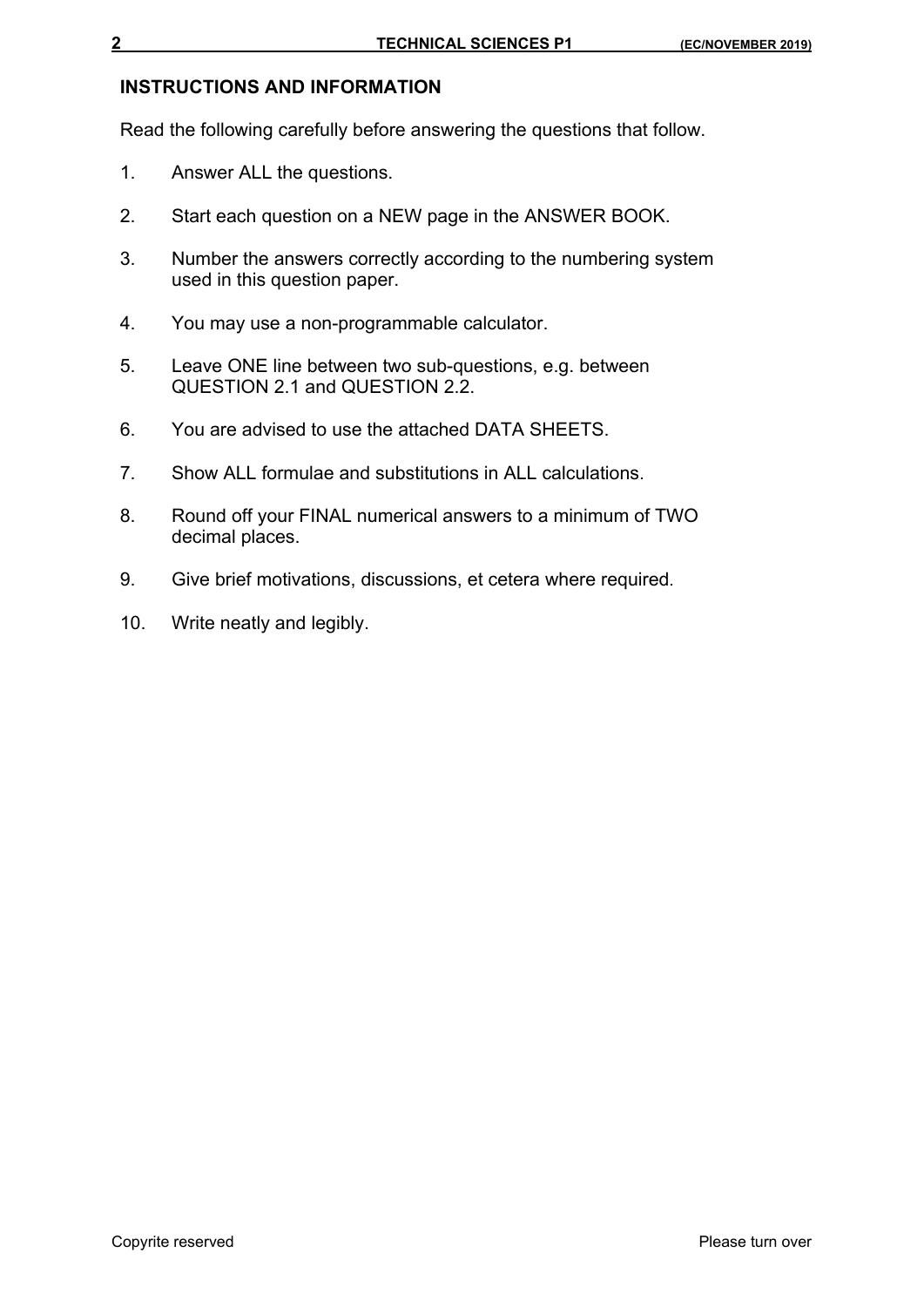## **QUESTION 1: MULTIPLE-CHOICE QUESTIONS**

Various options are provided as possible answers to the following questions. Choose the correct answer and write only the letter (A–D) next to the question number (1.1–1.10) in the ANSWER BOOK, for example 1.11 E.

- 1.1 The SI unit for velocity is …
	- A seconds.
	- B Newton.
	- C minutes.
	- D metres per second. (2)
- 1.2 Find the correct scientific notation for 0,008, from the following figures:
	- A  $8 \times 10^{-3}$
	- B 8 x 102
	- $C = 8 \times 10^3$
	- $D \quad 8 \times 10^{-2}$  (2)
- 1.3 A car moves at a constant speed of 100 km/h. What is the speed of the car in m.s-1?
	- A 0,022 m/s
	- B 22,222 m/s
	- C 288000 m/s
	- D 888000 m/s (2)
- 1.4 A beam is designed to carry a load. Which of the following reactions does the beam depends on?





- A The turning effect
- B Structural member
- C The load of a beam
- D The ability of the beam (2)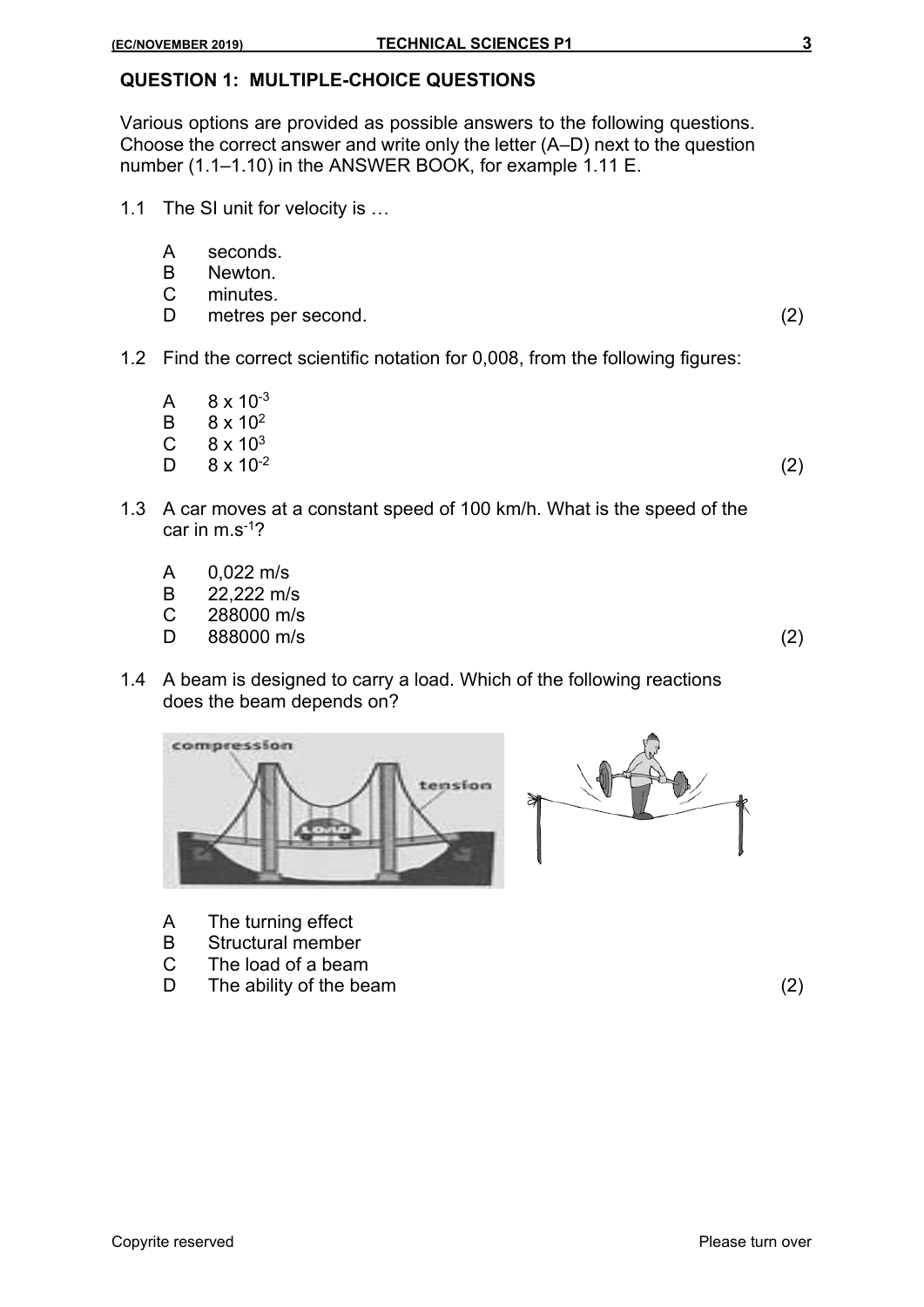| 4   |                               | <b>TECHNICAL SCIENCES P1</b><br>(EC/NOVEMBER 2019)                                                                                                                                                                    |     |
|-----|-------------------------------|-----------------------------------------------------------------------------------------------------------------------------------------------------------------------------------------------------------------------|-----|
| 1.5 |                               | Linda travels 30 m to the shop along an easterly direction, he then<br>moves back home in a westerly direction. What is the resultant<br>displacement in m?                                                           |     |
|     | A<br>B<br>$\mathsf{C}$<br>D   | 0 <sub>m</sub><br>60 m<br>30 m<br>120 m                                                                                                                                                                               | (2) |
| 1.6 |                               | A fulcrum in the second lever or type 2 appears on the  of the lever.                                                                                                                                                 |     |
|     | A<br>B<br>$\overline{C}$<br>D | point<br>first<br>end<br>middle                                                                                                                                                                                       | (2) |
| 1.7 |                               | What type of energy is applied by Sipho if he kicks a ball from one<br>position to another?                                                                                                                           |     |
|     | A<br>B<br>$\mathsf C$<br>D    | Kinetic energy<br><b>Transitional energy</b><br>Rotational energy<br>Vibrational energy                                                                                                                               | (2) |
| 1.8 |                               | The four colour band resistor has the following colours brown, black,<br>and yellow with a gold colour representing the tolerance range of the<br>resistor at the end. The value description of that resistor will be |     |
|     | A<br>B<br>⌒                   | 100 $\Omega$ .<br>$10 \Omega \pm 10\%$ .<br>1.00001100                                                                                                                                                                |     |

C  $1\,000\,\Omega \pm 10\,\Omega$ .<br>D  $10\,000\,\Omega \pm 10\%$  $10\,000\,\Omega \pm 10\%$ . (2)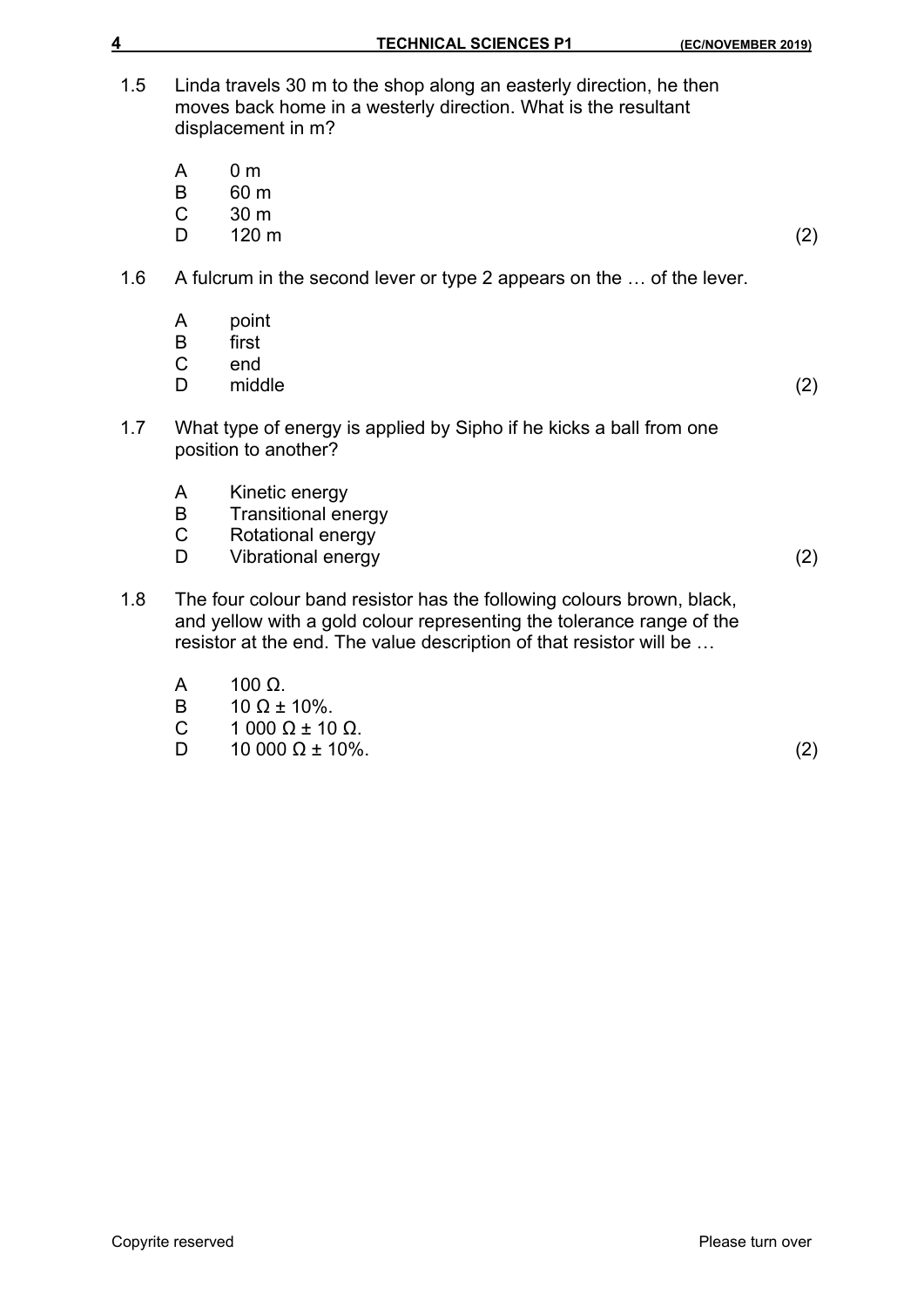1.9 The circuit diagram below consists of three resistors connected in series.



Which ONE of the following statements is correct?

- A The voltage is constant
- B Voltage in  $R_1$  equal to voltage in  $R_3$ <br>C The voltage is not the same across
	- The voltage is not the same across the resistors
- D The total voltage is equal to the voltage across  $R_1$  (2)
- 1.10 Which ONE of these forces below can be regarded as a type of contact forces?
	- A Tension
	- B Weight
	- C Electric force
	- D Magnetic force (2)

**[20]**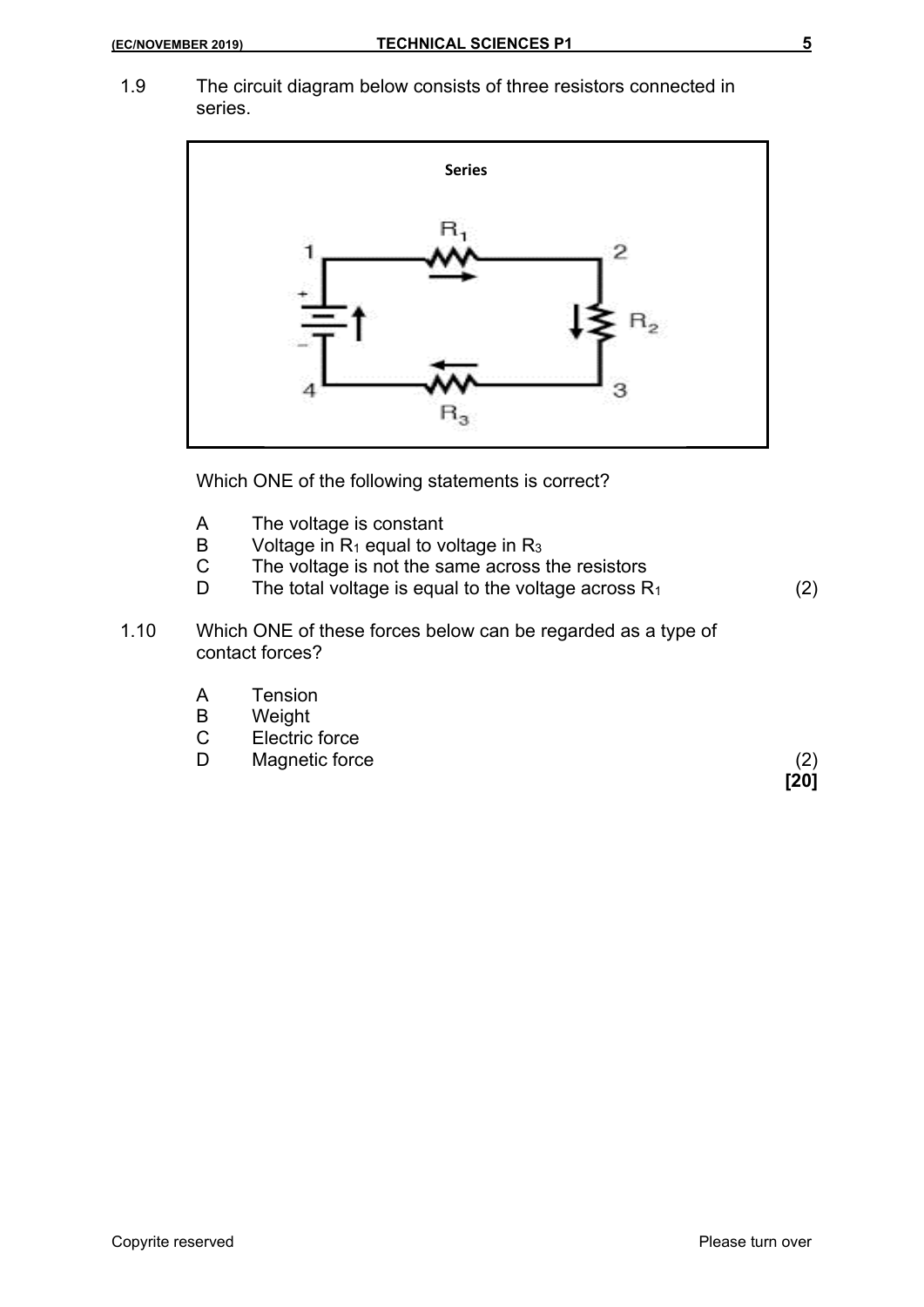#### **QUESTION 2 (Start on a NEW page.)**

Pamela weighs 122 000 g. She then decided to lose weight by carrying 5 000 g of weights over 4 days for 6 hours per day (i.e. total time is 24 hours). She also walks a distance of 50 000 cm to town and then when in town she walks another 2 000 cm to the taxi rank for the return trip home.

| 2.1           |       | Define the term vector quantity.        | (2) |
|---------------|-------|-----------------------------------------|-----|
| $2.2^{\circ}$ |       | Give TWO examples of vector quantities. | (2) |
| 2.3           |       | Convert the following:                  |     |
|               | 2.3.1 | 122 000 g to kg                         | (2) |
|               | 2.3.2 | 24 hours to seconds                     | (2) |
|               |       |                                         |     |

- 2.4 Calculate the total distance, in metres, covered by Pamela for her trip and express your answer in scientific notation. (3)
- 2.5 Qhamata a business manager, built new offices and in each office he fits a radio buzzer system. The purpose of the buzzer is to be used by the manager to call his employers from other offices to his office. The offices are made to be side by side along an 80 m long passage that runs east over a walking distance that will take a period of 3,4 minutes. The transmitter is 25 m from the west end, opposite the door of the manager's office.



- 2.5.1 Define the term *displacement*. (2)
- 2.5.2 An assistant manager then walks along a passage to test the system, he walked 15 m to the east and walks another 20 m along the passage and it does work. He turns around and walks 10 m back along the passage.

What is the range of the transmitter in the east end of the passage? (3)

- 2.5.3 Calculate the speed of the assistant manager. (4)
- 2.5.4 Calculate the total distance due east from the transmitter to the test room. (2)
- 2.5.5 Draw a vector diagram that will illustrate your calculations. (4)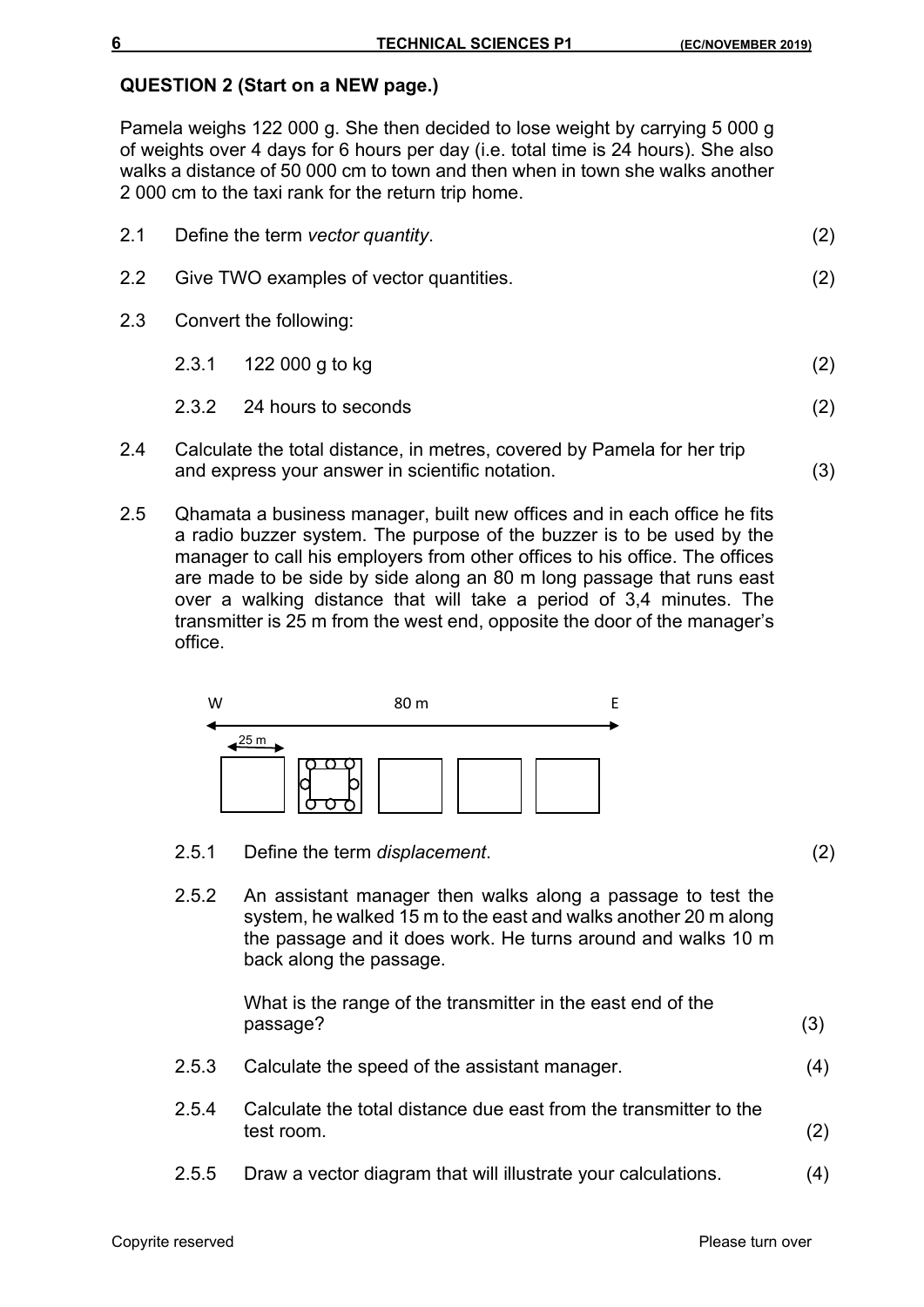2.6 A Technical Sciences teacher conducted an experiment with his learners to determine the speed of a trolley, 20 dots were made in 10 s on a ticker tape of which a part is shown. The distances between the dots are all the same.



2.6.1 Determine the total time represented by the strip in seconds. (1) 2.6.2 Calculate the frequency of the ticker timer. (3) 2.6.3 What will the velocity in cm/s represented by the tape above  $be?$  (3) **[33]**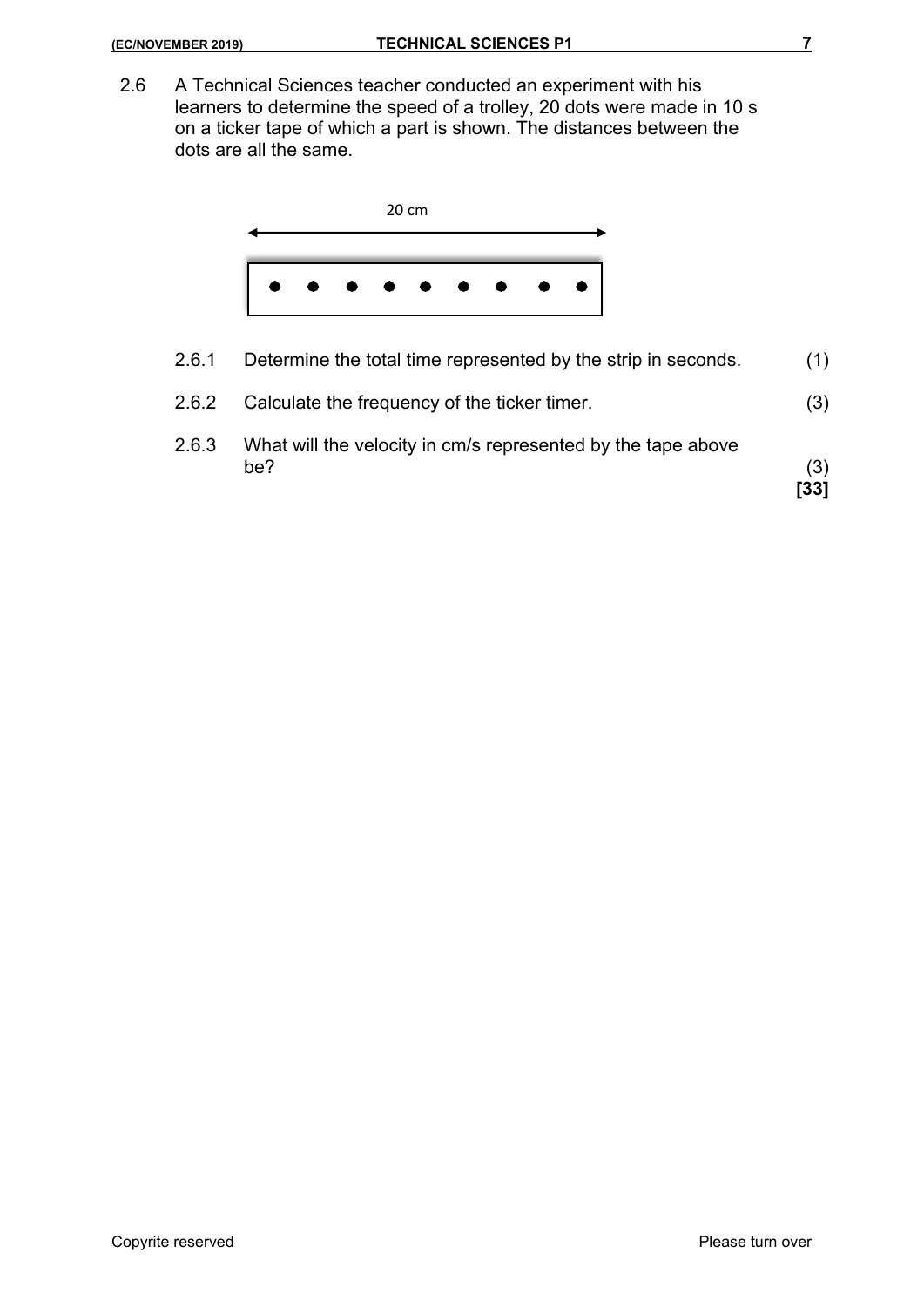#### **QUESTION 3 (Start on a NEW page.)**

The illustration below is the Cartesian plane not drawn to scale and is represented by **A**, **B**, **C** and **D**.



- 3.1 Identify the parts labelled **A, B, C** and **D** in the Cartesian plane. (Do not redraw the diagram.) (4)
- 3.2 The diagram below shows two forces **A** and **B** acting on an engine on which they are applied. Force  $A = 60$  N.



Draw a free body diagram and also name the forces acting on the block. (3)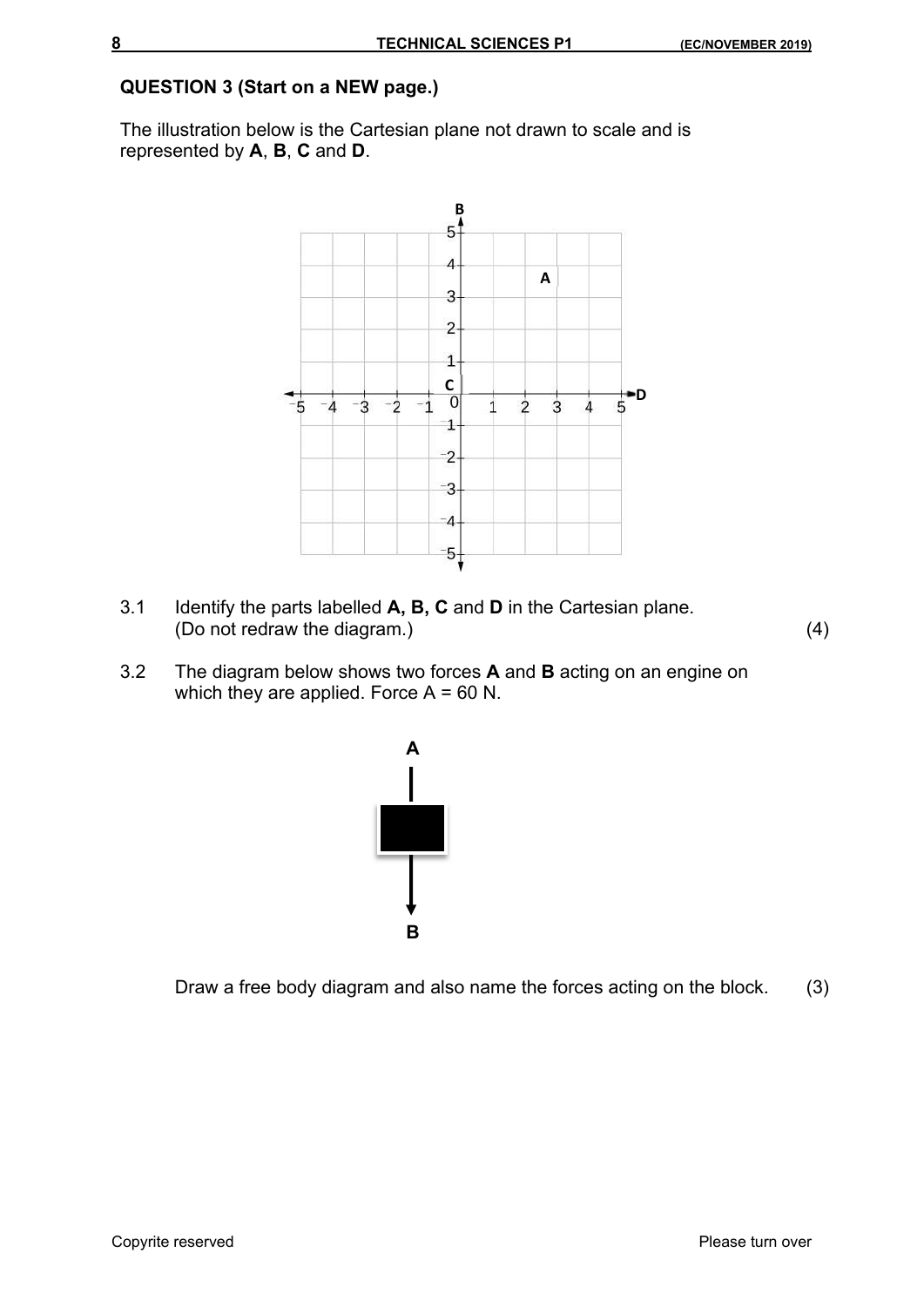| (EC/NOVEMBER 2019) |         | <b>TECHNICAL SCIENCES P1</b>                                                                                      | 9           |  |
|--------------------|---------|-------------------------------------------------------------------------------------------------------------------|-------------|--|
| 3.3                |         | Define the following terms:                                                                                       |             |  |
|                    | 3.3.1   | <b>Frictional force</b>                                                                                           | (2)         |  |
|                    | 3.3.2   | Equilibrium of forces                                                                                             | (2)         |  |
| 3.4                |         | The magnitude of force <b>B</b> of the engine is 50 N. The engine is kept<br>stationary after it has been lifted. |             |  |
|                    | engine. | Determine the magnitude and direction of the resultant force acting on the                                        | (3)         |  |
| 3.5                |         | Write down the name of a non-contact force acting on the engine.                                                  | (1)<br>[15] |  |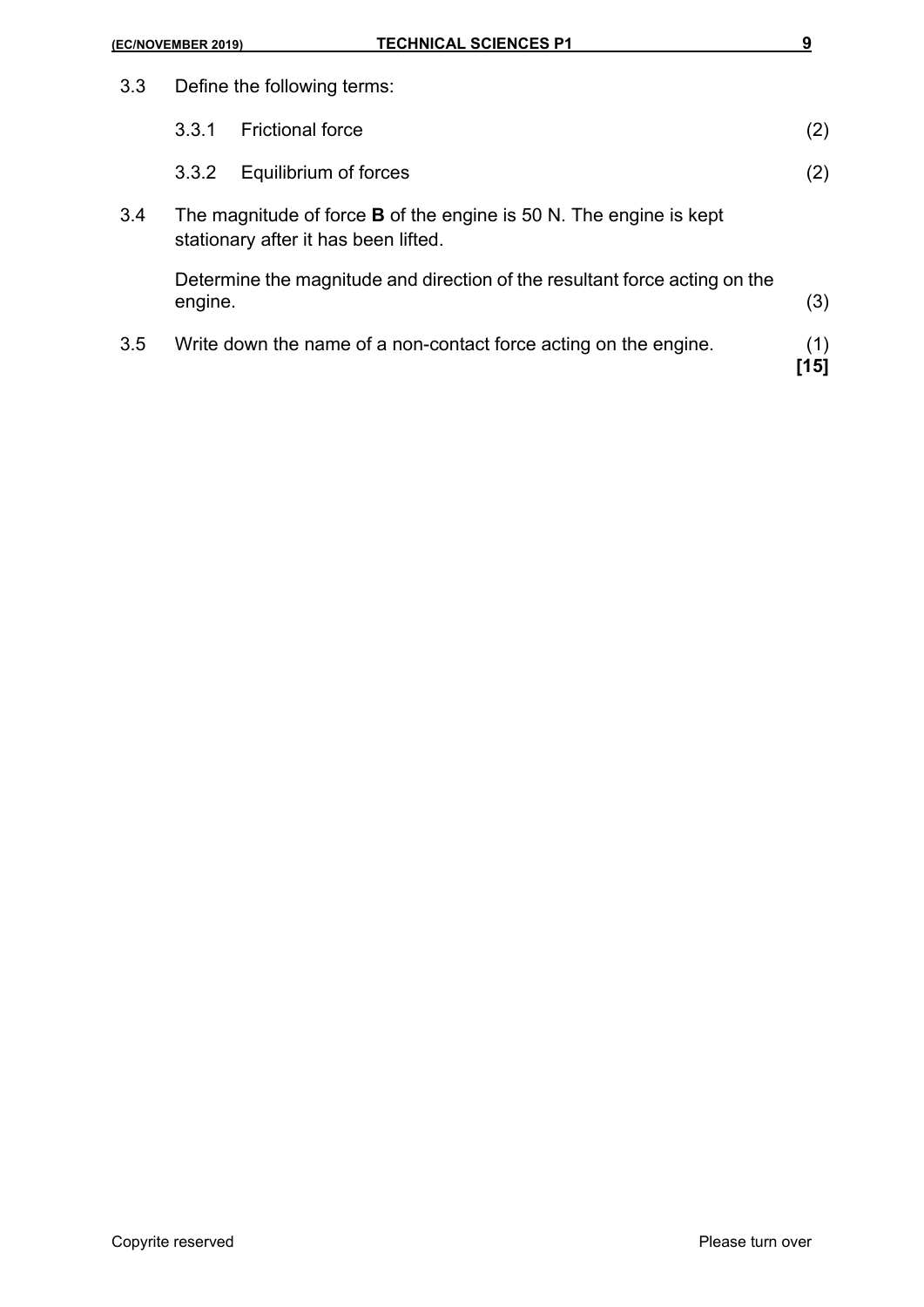## **QUESTION 4 (Start on a NEW page.)**

The diagram below shows the upward and downward forces in equilibrium.



4.5 Sara applied a force of 300 N to loosen a nut using a spanner with a length of 25 cm.



Calculate the maximum torque involved in loosening the nut. (4)

4.6 The following is a diagram of a lever.



- 4.6.1 What type of a lever is represented in QUESTION 4.6 above? (2)
- 4.6.2 Find the moment for the above lever and show its rotational direction. (3)

**[25]**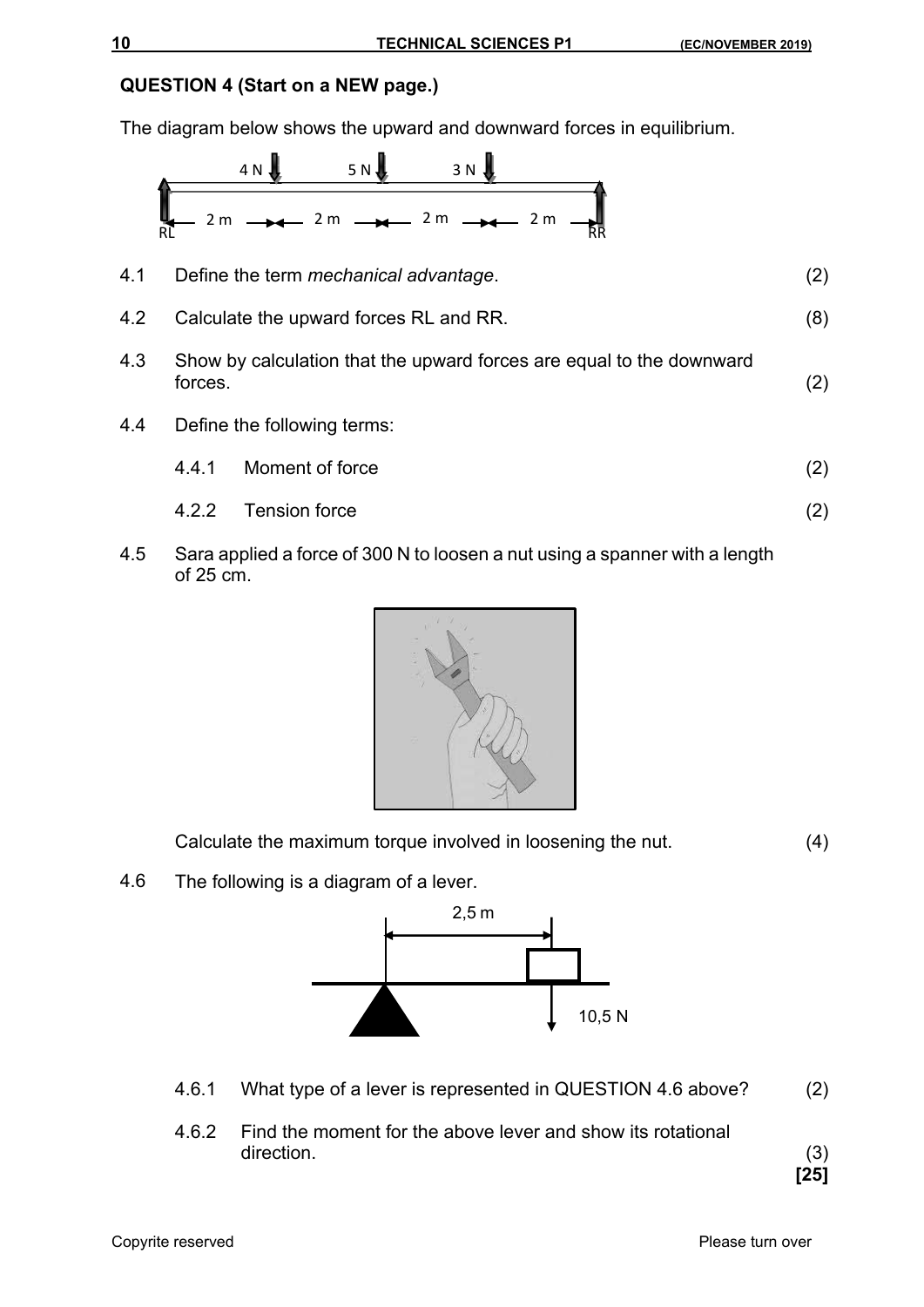#### **QUESTION 5 (Start on a NEW page.)**

The diagram below shows a demolition crane. The operator is standing having a mass of 50 kg. The height of a truck is 5 m high. The operator jumps 5 m upwards reaching a speed of 6 m•s-1 at a height above the ground.



| 5.1 | Differentiate between kinetic energy and gravitational potential<br>energy. |                                                                                          | (4)         |
|-----|-----------------------------------------------------------------------------|------------------------------------------------------------------------------------------|-------------|
| 5.2 | Calculate the following:                                                    |                                                                                          |             |
|     | 5.2.1                                                                       | The kinetic energy of the operator                                                       | (3)         |
|     | 5.2.2                                                                       | The gravitational potential energy of the operator                                       | (3)         |
| 5.3 |                                                                             | Suppose the gravitational potential energy of the operator is<br>registered to be 506 J. |             |
|     |                                                                             | Determine the height of his jump.                                                        | (3)         |
| 5.4 | Give THREE different forms of kinetic energy.                               |                                                                                          | (3)<br>[16] |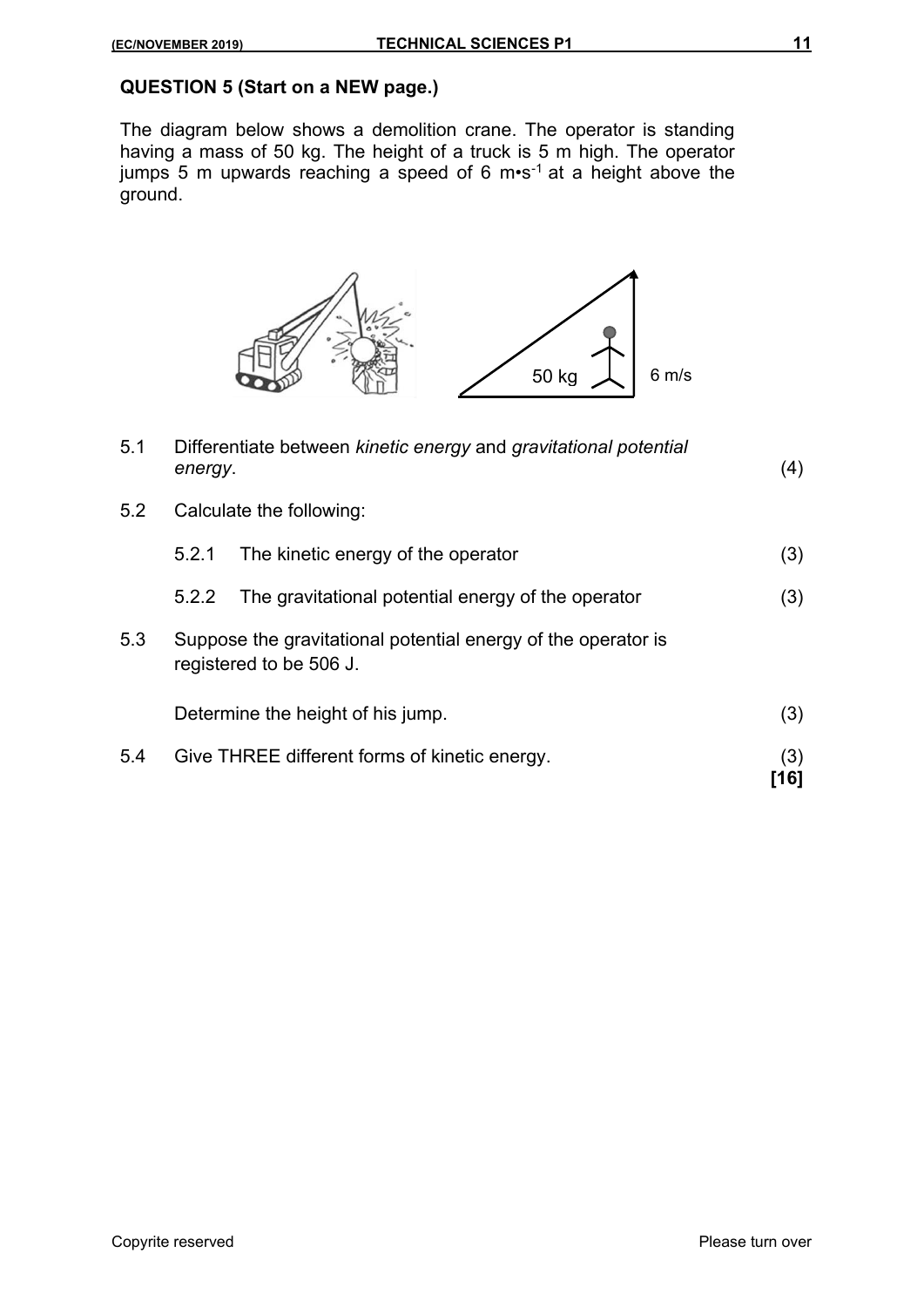## **QUESTION 6 (Start on a NEW page.)**

During an experiment, Linda used a cotton cloth to wipe two straws in different intervals in the same way for charge transfer purposes.

- 6.1 Is the force experienced by the charged straws a pulling or a pushing force? (1)
- 6.2 Give ONE word for each of the following statements:
	- 6.2.1 A force experienced by two objects having the same kind of electric charges on them (1)
	- 6.2.2 An object with fewer negative charges than positive charges (1)
- 6.3 Two small metal spheres **X** and **Y** insulated stand carry charges of **+ 10x10-9 C** and **-8x10-9 C** respectively.



| 6.3.1 | State the principle of conservation of charge.                                                                       | $\left( 2\right)$ |
|-------|----------------------------------------------------------------------------------------------------------------------|-------------------|
| 6.3.2 | Determine the total charge on each sphere after they<br>touch.                                                       | (3)               |
| 6.3.3 | Calculate the number of electrons in excess on sphere Y<br>after they separate.                                      | (3)               |
| 6.3.4 | In which direction are the electrons flowing while spheres<br>X and Y are in contact? Give a reason for your answer. | (2)<br>[13]       |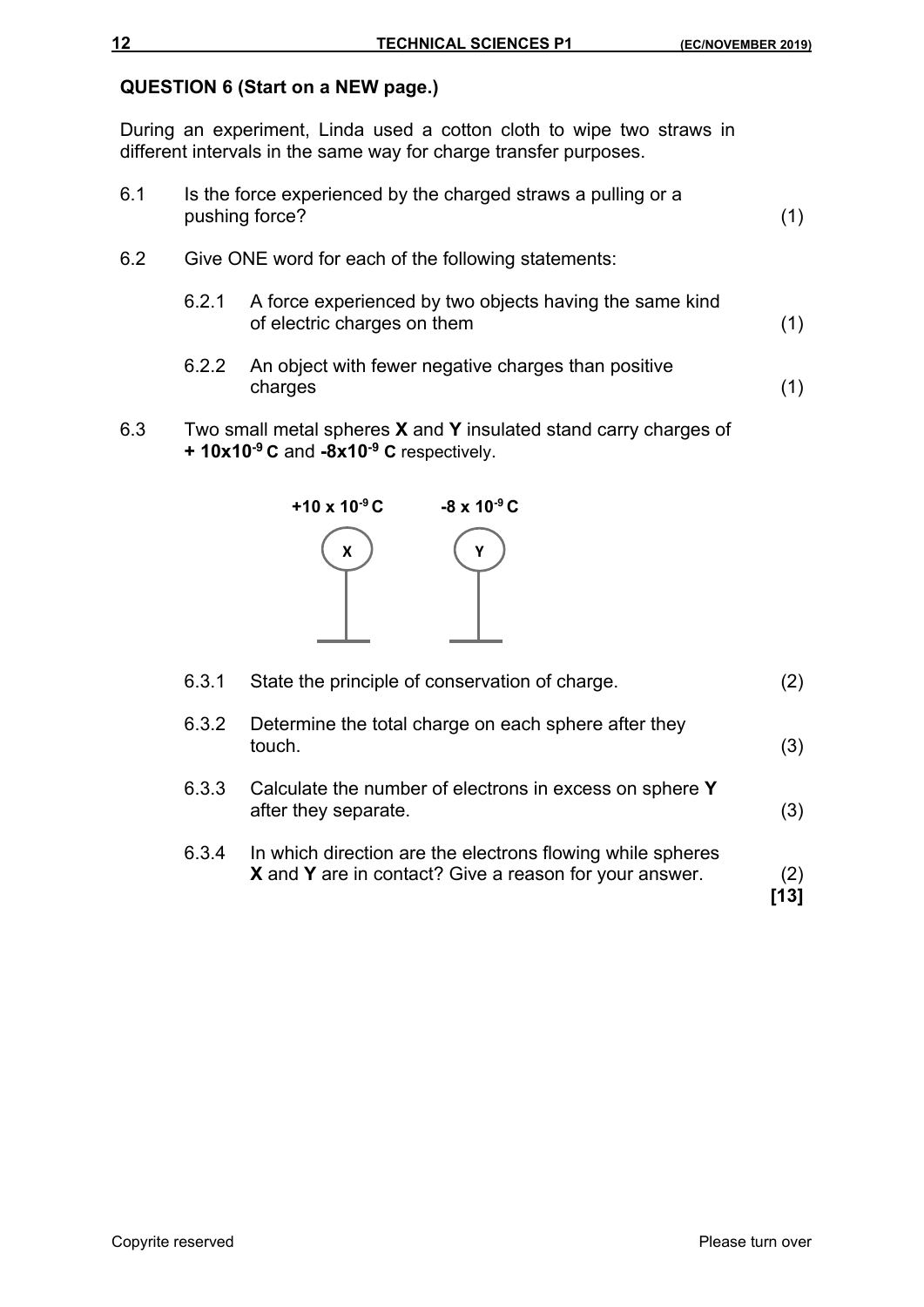## **QUESTION 7 (Start on a NEW page.)**

Consider the electric circuit below and answer the questions that follow.



7.1 Define the following terms:

|     |       |                                                                                                     | [13] |
|-----|-------|-----------------------------------------------------------------------------------------------------|------|
| 7.4 |       | Calculate the total resistance of the circuit.                                                      | (4)  |
|     |       | 7.3 What will happen to the current when it reaches point <b>A</b> in the circuit<br>diagram above? | (1)  |
|     |       | 7.2 State FOUR factors that affect the resistance of a resistor.                                    | (4)  |
|     | 7.1.2 | Resistance                                                                                          | (2)  |
|     | 711   | <b>Electric current</b>                                                                             | (2)  |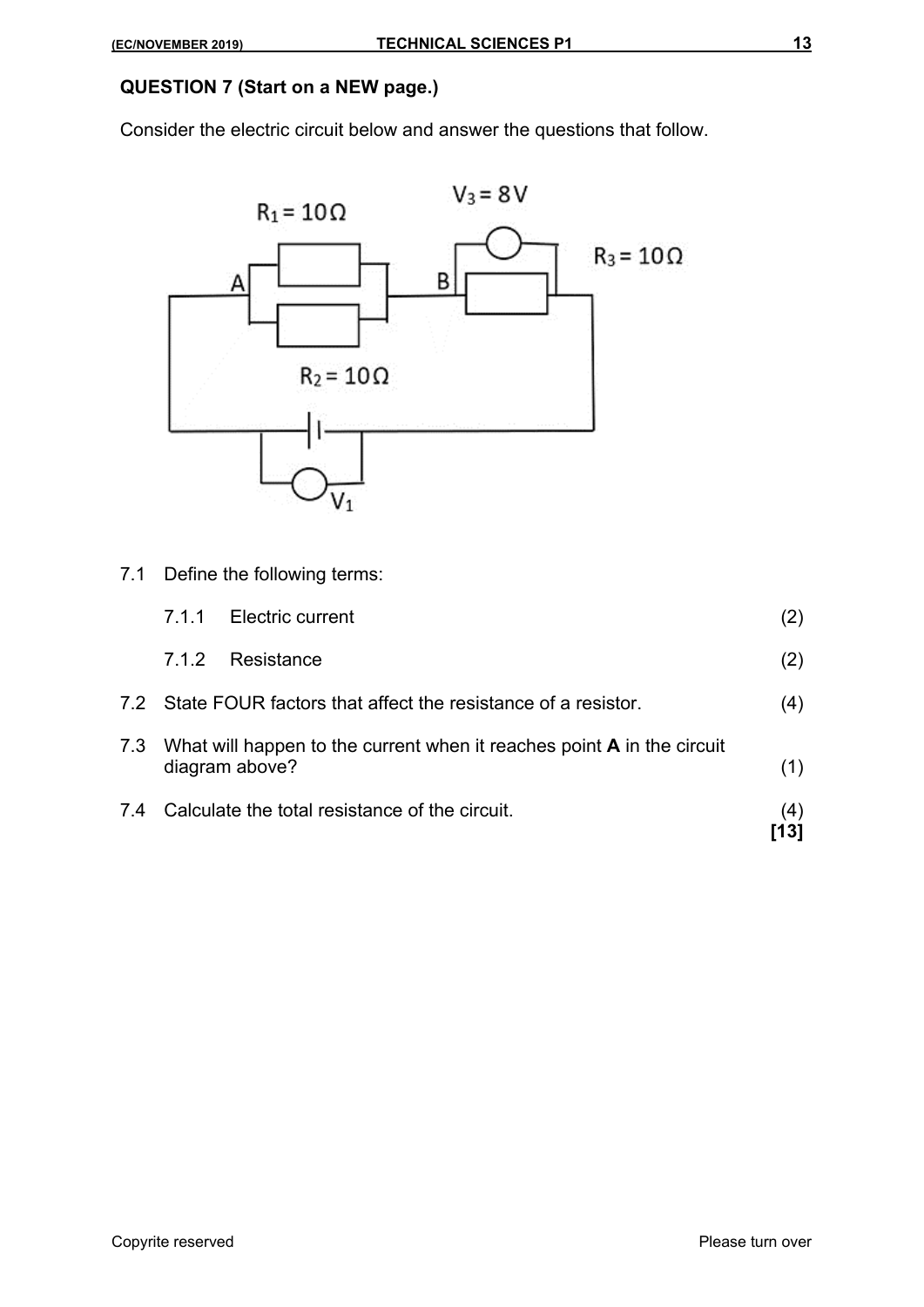## **QUESTION 8 (Start on a NEW page.)**

The diagram below represents a circuit with resistors connected in series, with an instrument labelled **A**, 2 instruments labelled **B**<sub>1</sub> and **B**<sub>2</sub> respectively.



|     | <b>TOTAAL:</b>                                                                                 | 150           |
|-----|------------------------------------------------------------------------------------------------|---------------|
| 8.6 | Calculate the current in a conductor if 2 C of charge pass a point in a<br>conductor in 0.4 s. | (3)<br>$[15]$ |
| 8.5 | Differentiate between alternative current and direct current.                                  | (2)           |
|     | 8.4 Name the FOUR basic components that are needed to build the circuit.                       | (4)           |
|     | 8.3 Calculate the value of the reading in instrument <b>B</b> <sub>1</sub> .                   | (3)           |
|     | 8.2 What will the comparison in the readings of instrument $B_1$ and $B_2$ be?                 | (1)           |
|     | 8.1 Name the instruments labelled <b>A</b> and <b>B</b> .                                      | (2)           |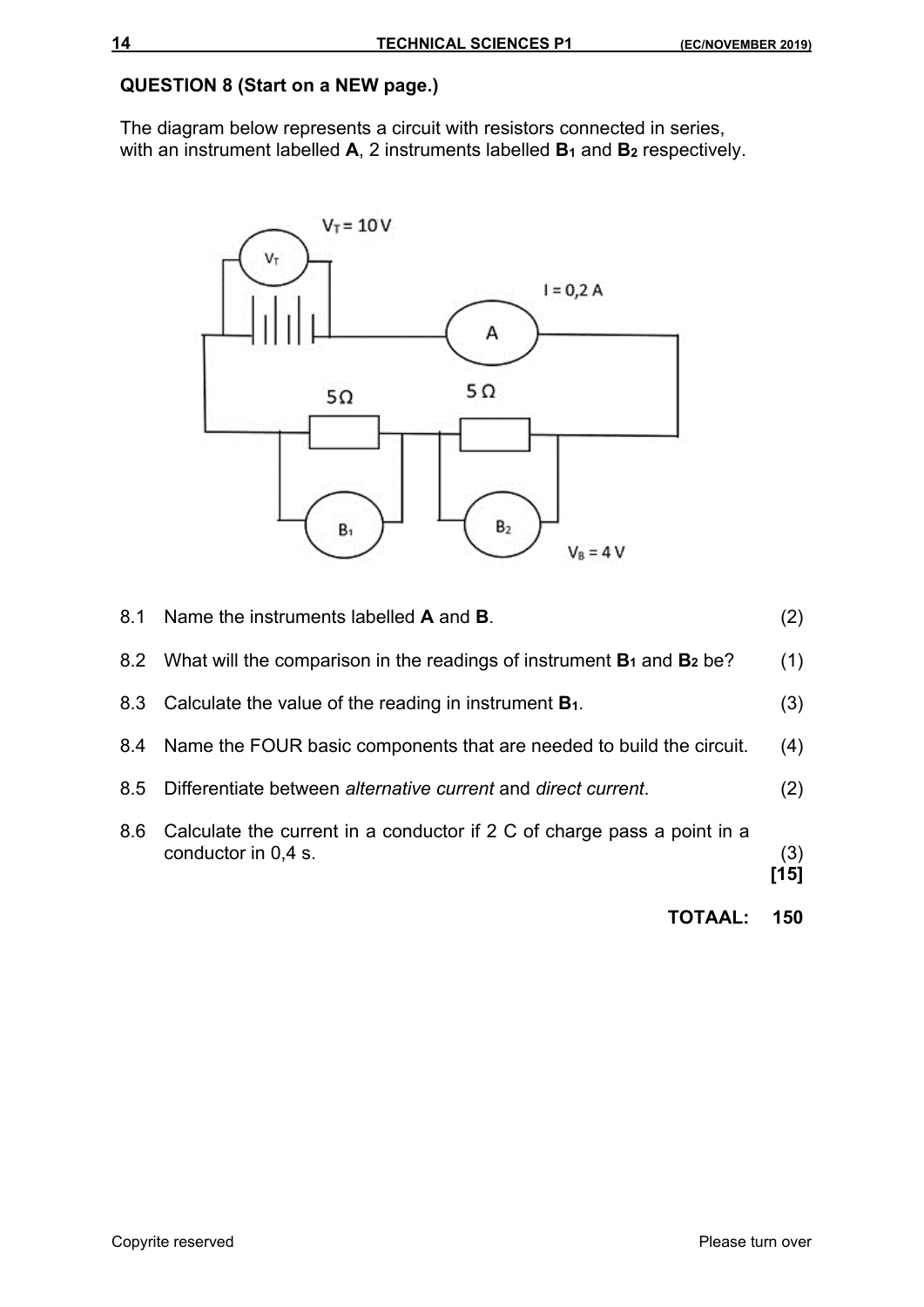#### **DATA FOR TECHNICALSCIENCES GRADE 10**  *GEGEWENS VIR TEGNIESE WETENSKAPPE GRAAD 10*

#### **TABLE 1: PHYSICAL CONSTANTS /** *TABEL 1: FISIESE KONSTANTES*

| <b>NAME / NAAM</b>                                                  | SYMBOL / SIMBOOL   VALUE / WAARDE |                          |
|---------------------------------------------------------------------|-----------------------------------|--------------------------|
| <b>Acceleration due to gravity</b><br><b>Swaartekragversnelling</b> | g                                 | $9,8 \text{ m·s}^{-2}$   |
| Charge on an electron<br>Lading op 'n elektron                      | e <sup>1</sup>                    | $-1,6 \times 10^{-19}$ C |

#### **TABLE 2: FORMULAE /** *TABEL 2: FORMULES*

| <b>PERIMETER / OMTREK</b>               | <b>FORCE / KRAG</b>     |
|-----------------------------------------|-------------------------|
| Perimeter of a rectangle = $2\ell$ + 2w |                         |
| Omtrek van 'n reghoek = $2\ell$ + 2b    | $F_g$ = mg OR/OF w = mg |

#### **MOTION /** *BEWEGING*

| distance<br>$speed =$<br>time                  | spoed = $\frac{afstand}{tyd}$                     |
|------------------------------------------------|---------------------------------------------------|
| $velocity = \frac{displacement}{time}$         | $\frac{1}{t}$ snelheid = $\frac{verplasing}{tyd}$ |
| change in velocity<br>$acceleration =$<br>time | verandering in snelheid<br>$versnelling =$<br>tyd |

#### **MOMENT OF FORCE (TORQUE) /** *KRAGMOMENT / DRAAIMOMENT / WRINGKRAG*

| $\mathbf{u} = \mathbf{F} \times \mathbf{d}_{\perp}$ | $\mathbf{u} = \mathbf{F} \times \mathbf{d}_{\perp}$ |
|-----------------------------------------------------|-----------------------------------------------------|
| OR                                                  | <b>OF</b>                                           |
| Moment = Force x perpendicular<br>distance          | Kragmoment = krag x loodregte<br>afstand            |

#### **SIMPLE MACHINES /** *EENVOUDIGE MASJIENE*

| <b>Load</b><br>$MA =$<br><b>Effort</b> | ef fort distance<br>- OR $MA =$<br><b>Load distance</b> | krag afstand<br>Las<br>OF MV<br>MV<br><b>Kraa</b><br>Las af stand |
|----------------------------------------|---------------------------------------------------------|-------------------------------------------------------------------|
|----------------------------------------|---------------------------------------------------------|-------------------------------------------------------------------|

#### **ENERGY /** *ENERGIE*

| $E_p = mgh$ OR / OF U = mgh | $E_k = \frac{1}{2}mv^2$ OR / OF K = $\frac{1}{2}mv^2$ |
|-----------------------------|-------------------------------------------------------|
|                             |                                                       |